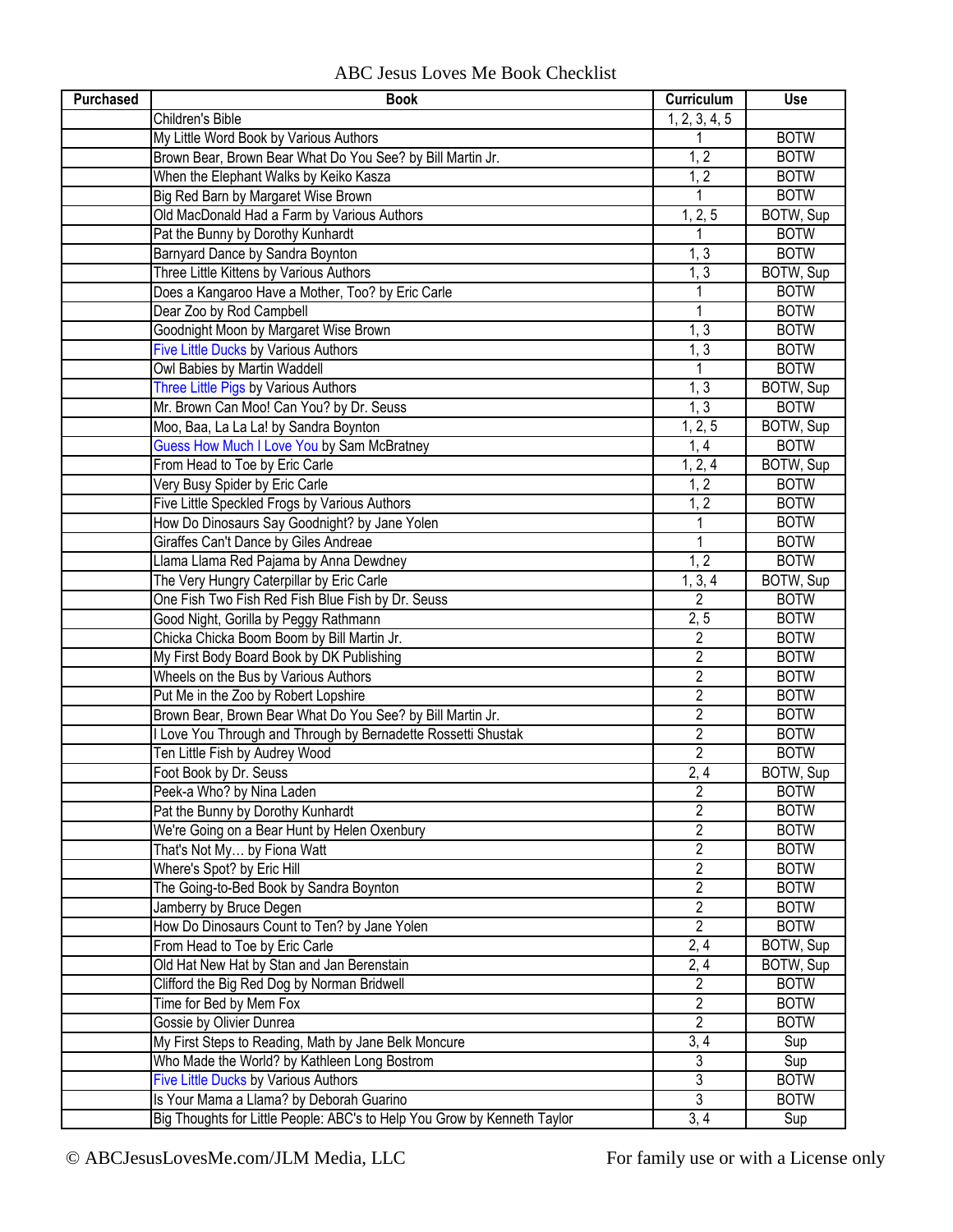|  | ABC Jesus Loves Me Book Checklist |
|--|-----------------------------------|
|--|-----------------------------------|

| Three Billy-Goats by Various Authors                                               | 3              | Sup         |
|------------------------------------------------------------------------------------|----------------|-------------|
| Three Bears by Various Authors                                                     | 3              | Sup         |
| Three Little Kittens by Various Authors                                            | 3              | Sup         |
| Go, Dog, Go! by P.D. Eastman                                                       | 3              | <b>BOTW</b> |
| Miss Spider's Tea Party: The Counting Book by David Kirk                           | 3, 4           | BOTW, Sup   |
| All By Myself by Mercer Mayer                                                      | 3              | <b>BOTW</b> |
| The Pumpkin Gospel by Mary Manz Simon                                              | 3              | Sup         |
| Frog, Where Are You? by Mercer Mayer                                               | 3              | <b>BOTW</b> |
| Goodnight Moon by Margaret Wise Brown                                              | 3              | <b>BOTW</b> |
| The Runaway Bunny by Margaret Wise Brown                                           | 3              | <b>BOTW</b> |
| Five Little Monkeys Jumping on the Bed by Various Authors                          | 3              | <b>BOTW</b> |
| The Cow Who Clucked by Denise Fleming                                              | $\overline{3}$ | <b>BOTW</b> |
| Green Eggs and Ham by Dr. Seuss                                                    | 3              | <b>BOTW</b> |
| If You Give a Moose a Muffin by Laura Joffe Numeroff                               | 3              | Sup         |
| If You Give a Mouse a Cookie by Laura Joffe Numeroff                               | 3              | <b>BOTW</b> |
| Hop on Pop by Dr. Seuss                                                            | 3              | <b>BOTW</b> |
| Are You My Mother? by P. D. Eastman                                                | 3, 5           | <b>BOTW</b> |
| The Pigeon Wants a Puppy by Mo Willems                                             | 3              | <b>BOTW</b> |
| Ten Apples Up On Top! by Dr. Seuss                                                 | 3              | <b>BOTW</b> |
| The Little Mouse, the Red Ripe Strawberry and the Big Hungry Bear by Don Wood      | 3              | <b>BOTW</b> |
| Silly Sally by Audrey Wood                                                         | $\overline{3}$ | <b>BOTW</b> |
| Zuzu's Wishing Cake by Linda Michelin                                              | 3, 4           | BOTW, Sup   |
| Little Blue Truck by Alice Schertle                                                | 3              | <b>BOTW</b> |
| Duck on a Bike by David Shannon                                                    | 3, 5           | BOTW, Sup   |
| Carrot Seed by Ruth Krauss                                                         | 3              | <b>BOTW</b> |
| The Little Red Hen by Various Authors                                              | 3, 5           | BOTW, Sup   |
|                                                                                    | 3              | <b>BOTW</b> |
| Sheep in a Jeep by Nancy Shaw<br>How Will We Get to the Beach? by Brigitte Luciani | 3              | <b>BOTW</b> |
|                                                                                    |                | <b>BOTW</b> |
| Pete the Cat: I Love My White Shoes by James Dean                                  | 4<br>4         | <b>BOTW</b> |
| Click, Clack, Moo: Cows That Type by Doreen Cronin                                 |                |             |
| Mrs. Rosey Posey and the Fine China Plate by Robin Jones Gunn                      | 4, 5           | Sup         |
| God, I Need to Talk to You About Laziness by Susan K. Leigh                        | 4, 5           | Sup         |
| There's a Wocket in My Pocket! by Dr. Seuss                                        | 4              | <b>BOTW</b> |
| Remy the Rhino Learns Patience by Andy McGuire                                     | 4, 5           | Sup         |
| Harry, the Dirty Dog by Gene Zion                                                  | 4              | <b>BOTW</b> |
| Inside, Outside, Upside Down by Stan Berenstain                                    | 4              | Sup         |
| God, I Need to Talk to Your About Paying Attention by Dan Carr                     | 4              | Sup         |
| Tales of Oliver Pig by Jean Van Leeuwen                                            | 4              | <b>BOTW</b> |
| The Day Jimmy's Boa Ate the Wash by Trinka Hakes Noble                             | 4              | <b>BOTW</b> |
| Charming Opal (Toot & Puddle) by Holly Hobbie                                      | 4              | <b>BOTW</b> |
| The Cat in the Hat by Dr. Seuss                                                    | 4              | <b>BOTW</b> |
| God, I Need to Talk to You About Disrespect by Susan Leigh                         | 4              | Sup         |
| God, I Need to Talk to You about Hurting Others by Dan Carr                        | 4              | Sup         |
| Big Bear, Small Bear by Stan Berenstain                                            | 4              | Sup         |
| Construction Countdown by K.C. Olson                                               | 4              | <b>BOTW</b> |
| The Gingerbread Man by Various Authors                                             | 4              | <b>BOTW</b> |
| The Berenstain Bears Give Thanks by Stan Berenstain                                | 4              | Sup         |
| God, I Need to Talk to You About My Bad Temper by Dan Carr                         | 4              | Sup         |
| Me on the Map by Joan Sweeney                                                      | 4,5            | BOTW, Sup   |
| Because a Little Bug Went Ka-Choo! by Rosetta Stone                                | $\overline{4}$ | <b>BOTW</b> |
| Cloudy with a Change of Meatballs by Judi Barrett                                  | 4, 5           | Sup         |
| Dr. Seuss' Foot Book by Dr. Seuss                                                  | $\overline{4}$ | Sup         |
| Opposites by Sandra Boynton                                                        | 4              | Sup         |
| Mr. Putter & Tabby Bake the Cake by Cynthia Rylant                                 | 4              | <b>BOTW</b> |
|                                                                                    |                |             |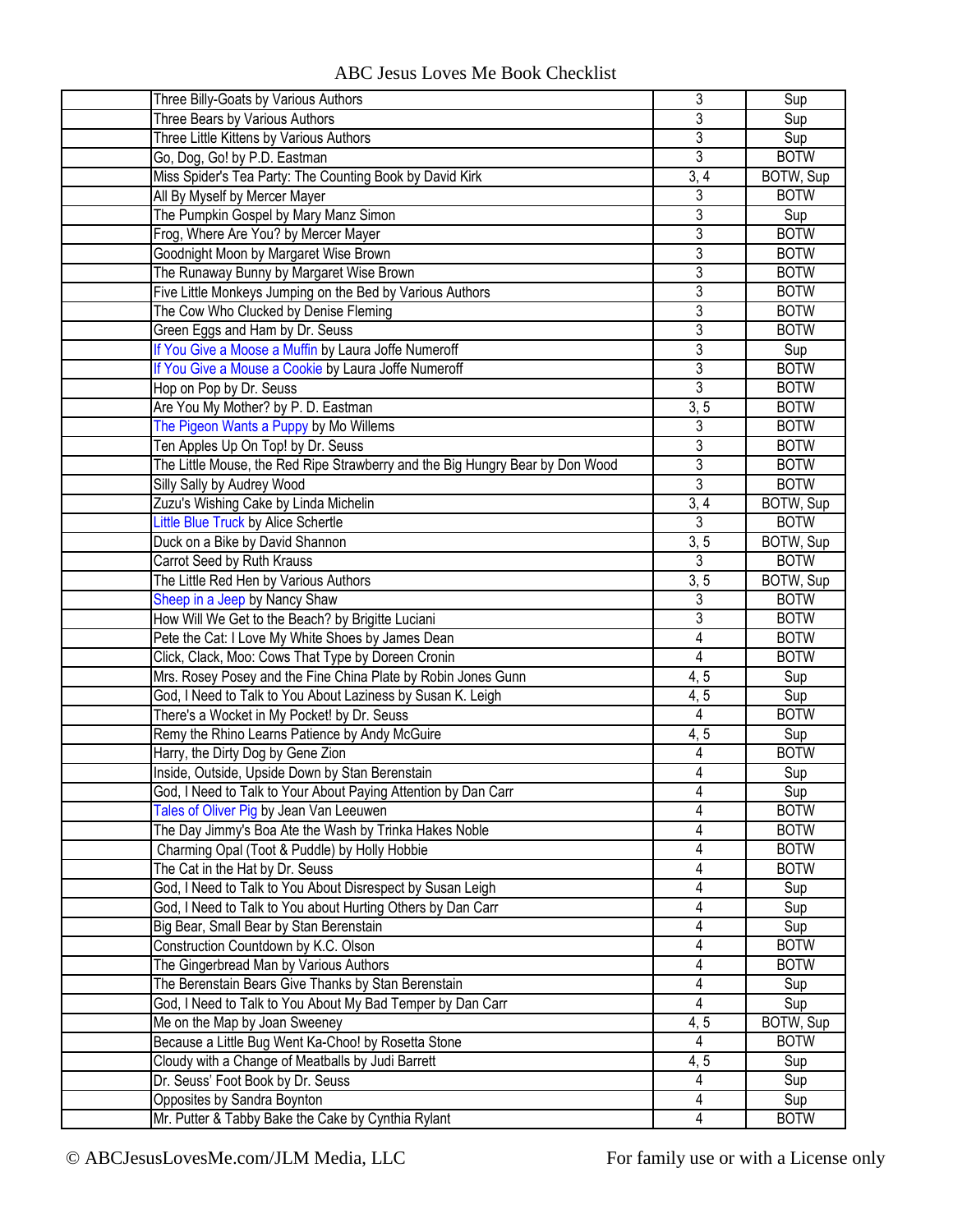|  | <b>ABC Jesus Loves Me Book Checklist</b> |
|--|------------------------------------------|
|--|------------------------------------------|

| God, I Need to Talk to You About Bullying by Susan Leigh      | 4,5            | Sup         |
|---------------------------------------------------------------|----------------|-------------|
| Little Bear's Visit by Else Holmelund Minarik                 | 4              | <b>BOTW</b> |
| Let's Be Kind by P.K. Hallinan                                | 4, 5           | Sup         |
| God Gave Us Love by Lisa Tawn Bergren                         | 4, 5           | Sup         |
| The Hat by Jan Brett                                          | 4              | <b>BOTW</b> |
| George and Martha by James Marshall                           | 4              | <b>BOTW</b> |
| Touch and Feel Books by Various Authors                       | 4, 5           | Sup         |
| God, I Need to Talk to You About Whining by Susan Leigh       | 4, 5           | Sup         |
| Food for Thought by Saxton Freymann                           | 4, 5           | Sup         |
| Olivia by lan Falconer                                        | 4              | <b>BOTW</b> |
| Frog and Toad Together by Arnold Lobel                        | 4              | <b>BOTW</b> |
| Bedtime for Frances by Russell Hoban                          | $\overline{4}$ | <b>BOTW</b> |
| Emma Kate by Patricia Polacco                                 | 4              | <b>BOTW</b> |
| Horton Hatches the Egg by Dr. Seuss                           | 4              | Sup         |
| The Little Red Caboose by Marian Potter                       | 4              | <b>BOTW</b> |
| Gregory, the Terrible Eater by Mitchell Sharmat               | 4              | <b>BOTW</b> |
| God, I Need to Talk to You about Lying by Dan Carr            | 4              | Sup         |
| Curious George by H. A. Rey                                   | 4              | <b>BOTW</b> |
| What Do People Do All Day by Richard Scarry                   | 4              | <b>BOTW</b> |
| A Warrior Prince for God by Kelly Chapman                     | 4              | Sup         |
| Princess with a Purpose by Kelly Chapman                      | 4              | Sup         |
| The Golden Egg Book by Margaret Wise Brown                    | 4              | <b>BOTW</b> |
| The Tallest of Smalls by Max Lucado                           | 4              | <b>BOTW</b> |
| Franklin Goes to School by Paulette Bourgeois                 | $\overline{4}$ | <b>BOTW</b> |
| The Kissing Hand by Audrey Penn                               | $\overline{4}$ | <b>BOTW</b> |
| Blueberries for Sal by Robert McCloskey                       | 5              | <b>BOTW</b> |
| Bob Books by Bobby Lynn Maslen                                | 5              | Sup         |
| I Am Invited to a Party! by Mo Williems                       | 5              | <b>BOTW</b> |
| The Little House by Virginia Lee Burton                       | $\overline{5}$ | <b>BOTW</b> |
| Poppleton In Winter by Cynthia Rylant                         | 5              | <b>BOTW</b> |
| The Berenstain Bears and the Truth by Stan and Jan Berenstain | 5              | <b>BOTW</b> |
| The Rainbow Fish by Marcus Pfister                            | 5              | <b>BOTW</b> |
| The Runaway Pumpkin by Kevin Lewis                            | 5              | <b>BOTW</b> |
| Stone Soup by Various Authors                                 | $\overline{5}$ | <b>BOTW</b> |
| Town Mouse, Country Mouse by Jan Brett                        | 5              | <b>BOTW</b> |
| Little Rabbit's Loose Tooth by Lucy Bate                      | 5              | <b>BOTW</b> |
| My Dentist, My Friend by P. K. Hallinan                       | 5              | Sup         |
| God Gave Us Christmas by Lisa Tawn Bergren                    | 5              | <b>BOTW</b> |
| Snowmen at Night by Caralyn Buehner                           | 5              | <b>BOTW</b> |
| Christmas Cookies: Bite-Size Holiday Lessons by Amy Krouse    | 5              | <b>BOTW</b> |
| No Matter What by Debi Gliori                                 | $\overline{5}$ | <b>BOTW</b> |
| Caps for Sale by Esphyr Slobodkina                            | 5              | <b>BOTW</b> |
| Mercy Watson to the Rescue by Kate DiCamillo                  | 5              | <b>BOTW</b> |
| Going to the Doctor by Anne Civardi                           | 5              | Sup         |
| My Doctor, My Friend by P. K. Hallinana                       | $\overline{5}$ | Sup         |
| Doctor De Soto by William Steig                               | 5              | <b>BOTW</b> |
| Little Red Riding Hood by Various Authors                     | 5              | Sup         |
| The Berenstain Bears Learn About Strangers by Stan Berenstain | 5              | Sup         |
| Corduroy by Don Freeman                                       | $\overline{5}$ | <b>BOTW</b> |
| The Tortoise and the Hare by Janet Stevens                    | 5              | <b>BOTW</b> |
| The Little Engine That Could by Watty Piper                   | 5              | <b>BOTW</b> |
| Enemy Pie by Derek Munson                                     | 5              | <b>BOTW</b> |
| What Do You Do with a Tail Like This? by Steve Jenkins        | 5              | <b>BOTW</b> |
| Harold and the Purple Crayon by Crockett Johnson              | 5              | <b>BOTW</b> |